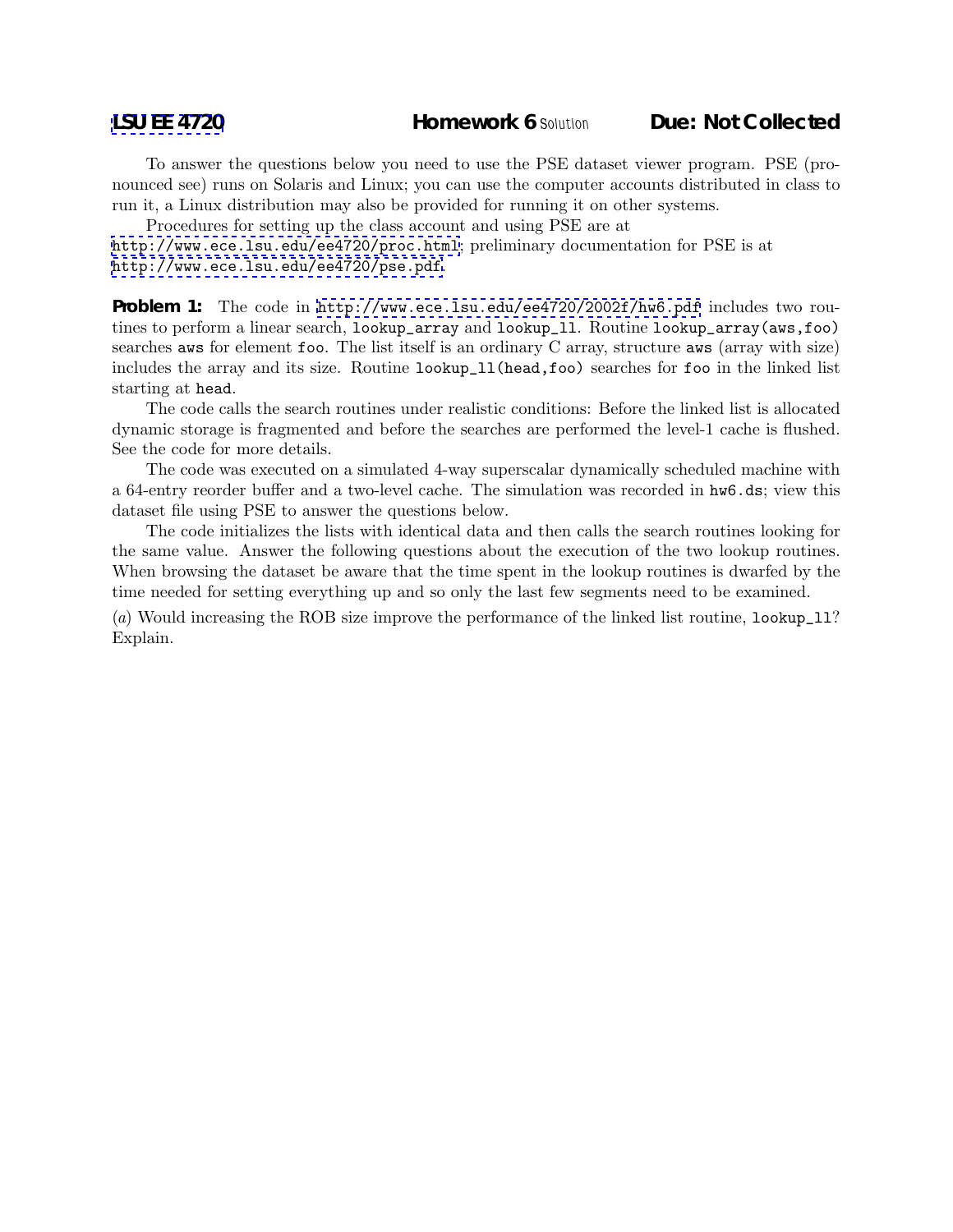*No. The speed of the linked list routine depends upon how often the load hits the level-one cache. In the first PED below there are many misses, in the second there are many hits.*

*Without resorting to a dataflow graph one can conclude that a larger ROB won't help by noting that in the first case the only instruction that executes early (execution is shown in yellow),* inc*, does not provide a value needed by the instructions blocking the head of the reorder buffer. So, with a larger ROB* inc *would be fetched earlier but that would do nothing for the instructions blocking the head.*

*In the second case the ROB does not fill, and so a larger ROB will make no difference.*

*Using a dataflow graph (or just eyeballing the seven instructions) one finds that the critical path for an iteration of this loop is one instruction long,* 0x1083c ld[o0+4,o0]*. (If the critical path were measured in instructions rather than cycles then* inc *would also be a critical path, but it only takes one cycle. The other instructions are not on the critical path because they do not produce a value that is needed in the next cycle. Note that if branches weren't predicted they would be on the critical path.) If the load hits the level 1 cache then the critical path is just two cycles long (one cycle for the address, here address computation is on the critical path unlike the unoptimized*  $π$  *routine from Homework 5), if the load misses it is much longer, 23 cycles.*

*With a critical path of 23 cycles per iteration and seven instructions per iteration, the processor is already executing the loop as fast as it can. The ROB just fills with mostly waiting instructions. A larger ROB won't help.*

*When there are lots of hits, near the end of the loop, the critical path is just two cycles per iteration. As noted earlier, the ROB is less than half full, so increasing its size won't help. This wasn't asked, but since we're here we might* as will determine if this code is executing as fast as it can. The ideal CPI for this code is  $\frac{2}{7}\approx 0.286$ , which is attainable on a 4-way superscalar processor. The code is actually executing at  $\frac{3}{7}\approx 0.429$ , the problem is fetch inefficiency. That *is, because the three instructions starting at address* 0x10848 *lie on two aligned groups it takes three cycles to fetch the 7-cycle loop.*

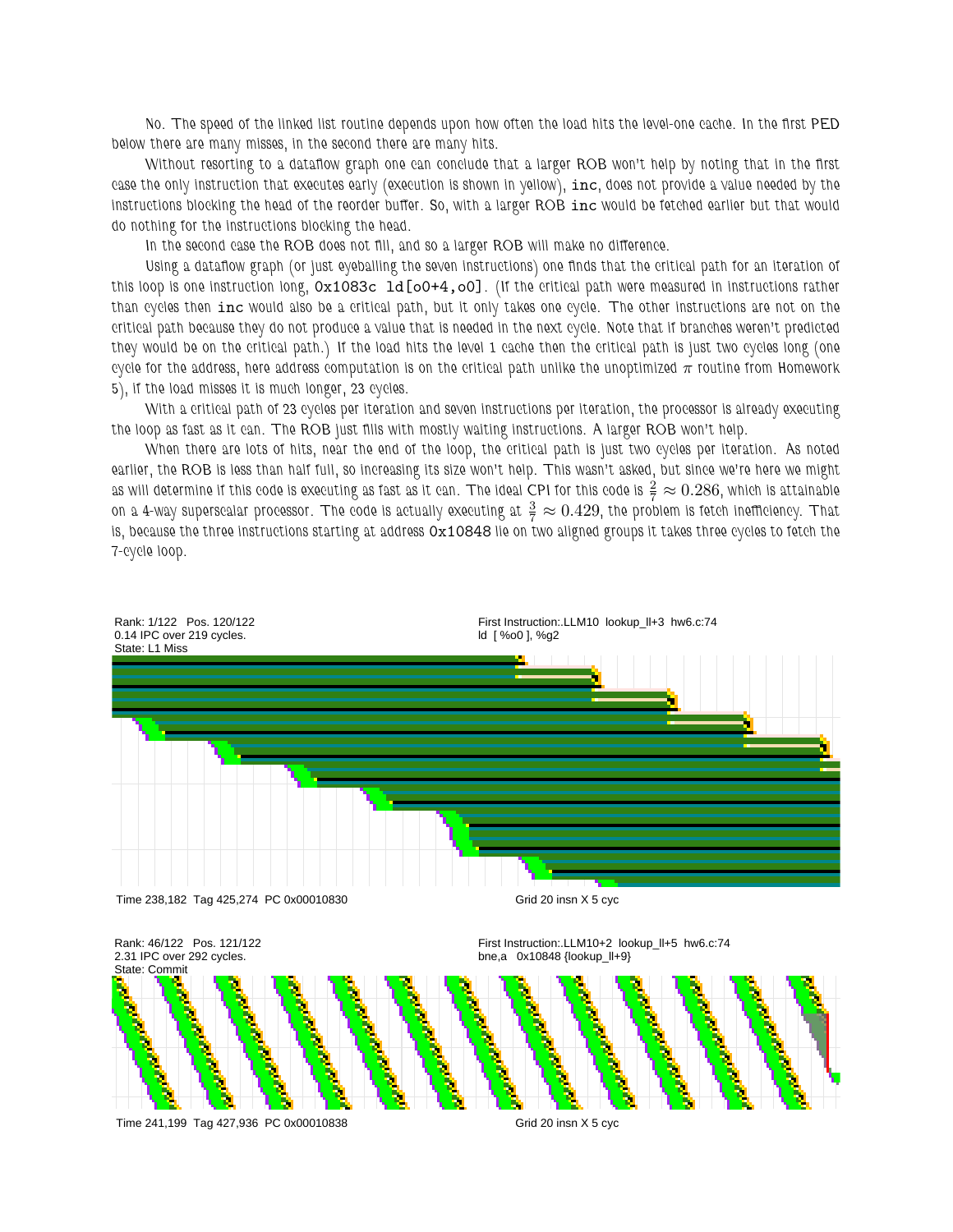(b) Would increasing the ROB size improve the performance of the array routine, lookup\_array? Explain.

*Yes, because the instructions allowed in with a larger reorder buffer would be able to execute. As can be seen from the PED below, there are many instructions that execute (shown in yellow) right after the pre-ready state. When the ROB fills there are instructions that could execute but aren't being fetched because of the full ROB, and so a larger ROB would help these. Unlike the linked list routine, the load that misses the cache is not on the critical path, so a load miss does not leave the processor with little to do.*



(c) As can be seen viewing the PED plots (for example, the one below), the array routine follows a regular pattern while the linked list code starts off slowly but as it nears completion it runs much faster. Why does the linked list code speed up like that?



*A line can hold multiple linked list elements. An L1 miss brings in the linked list element which is currently needed but also brings in others that will be needed later. As the search proceeds more and more of the elements will be found in the cache.*